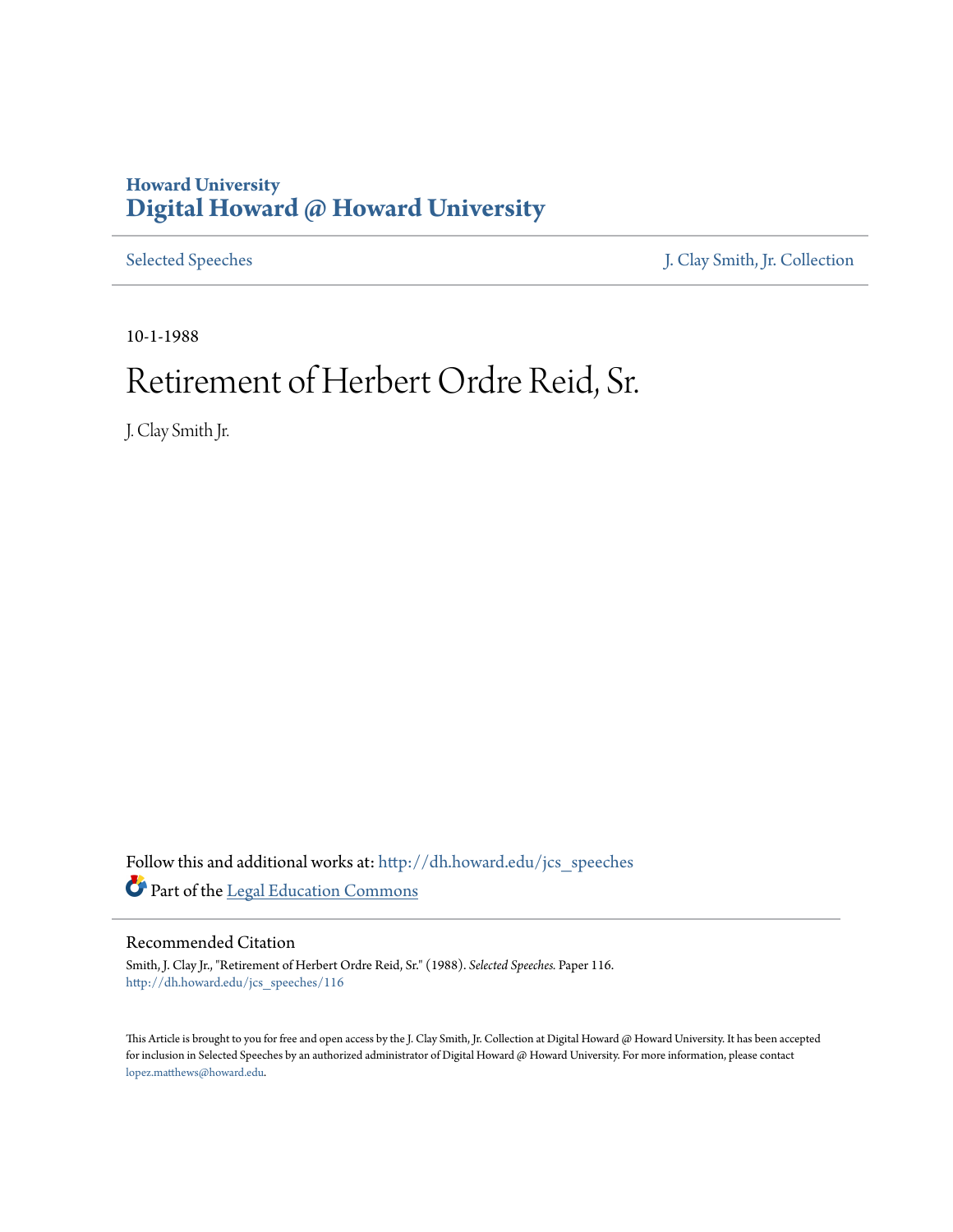### Retirement of Herbert Ordre Reid, Sr.

### by J. Clay Smith, Jr. Professor of Law

 $1$  4  $0$ 

The retirement of Herbert Ordre Reid, Sr. as an active member of the Howard University School of Law closes a forty year historical era at the Law School. Professor Reid joined the faculty in 1947. Retiring on September 1, 1988, there is little doubt that he has taught more students than any other professor in the 120 year history of the Law School and has exceeded the thirty-eight year teaching record of Professor William H. Richards by three years.  $\rightarrow \frac{1}{2}$ 

Professor Reid is the linchpin of our past and the present. His lectures, laced with the creative jurisprudential legal ideas of Charles Hamilton Houston has kept the memory of Houston alive. Without the persistence of Reid that students know who Houston was, the legacy and the principles of Houston at Howard University Law School and beyond might have been lost.

The Houston legacy has not been lost, but rather personified by Professors Reid, Jeanus Burrell Parks, Jr. who has also recently taken Emeritus status, and the late Frank D. Reeves.

From Brown v. Board of Education to Admns v. Richardson, to Bakke and beyond, Professor Reid has been on legal guard duty on matters which restricted the full participation of the slave

1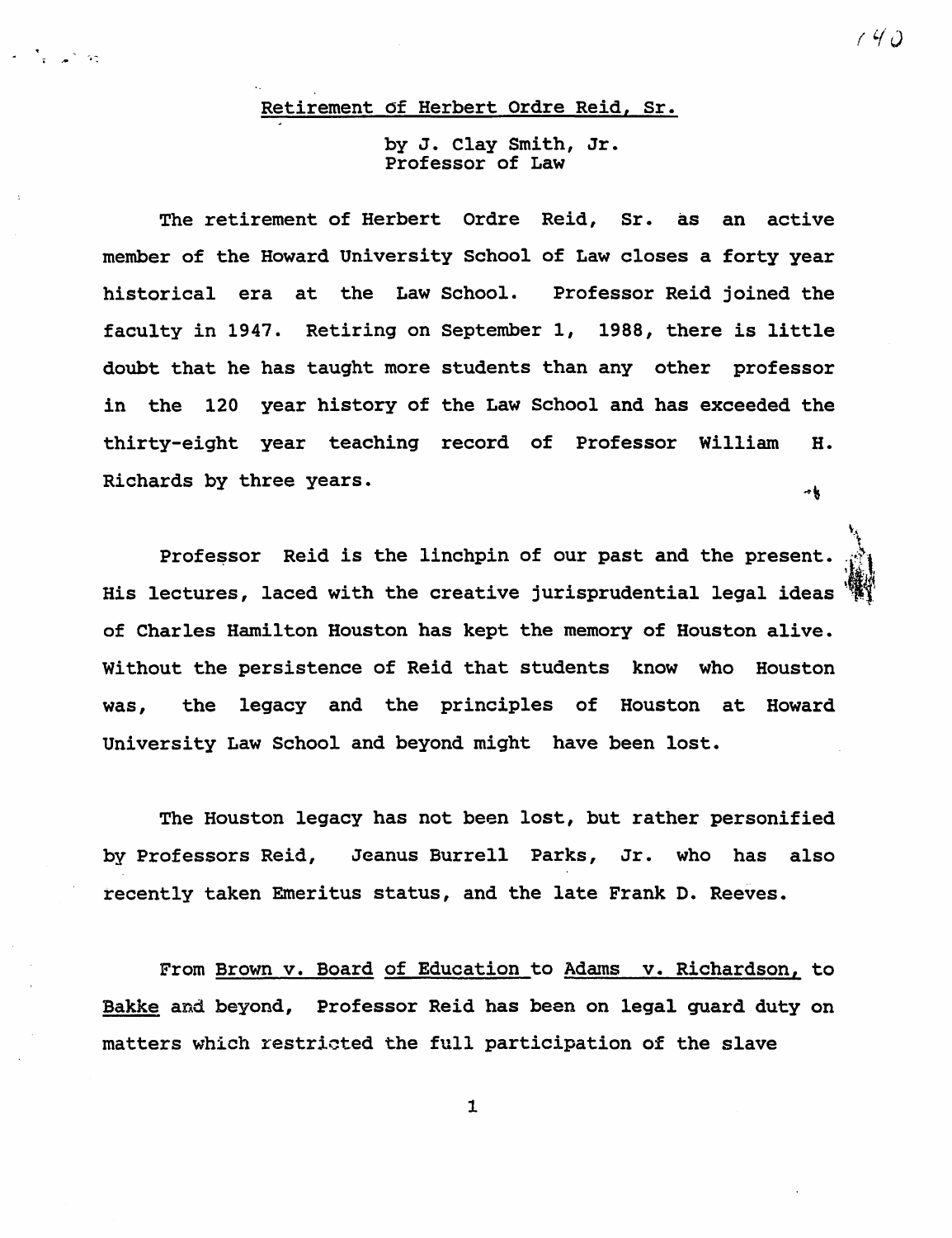progeny in the" American Dream. Like David, the biblical character, Professor Reid has hurled many black and white law student towards the world to replace fallen soldiers in the march to expand the meaning of the United States Constitution. He picked us up and polished us off at Howard University School of Law when other law schools could not see or refused to look for the diamonds beneath the ruffe.

The career of Professor Herbert Ordre Reed, Sr., stands as a model to the law faculty, students and to an untold number of alwnni. The "Reid Brigrade" has been graduated and has carried to the bench and bar and to Federal, state and local governments, is a tool for social engineering." That law is a tool for social  $\frac{1}{2}$ corporate board rooms and to foreign lands the notion "that law  $\frac{1}{\sqrt{2}}$ engineering was the philosophy of Charles Hamilton Houston which has survived the test of time in large measure because Professor Herbert Ordre Reid, Sr., incorporated this theme in his teaching.

 $\mathbf{v}_i$ 

Professor Reid has been one of the few among law teachers in this nation to initiate litigation and defend persons whose civil rights hung in the breach. He has participated, counselled, or offered advice in nearly every major law suit touching the lives of Black Americans in the past forty years, including Bolling v. Sharpe, which was the District of Columbia School desegregation case decided in 1954 with the landmark Brown v. Board of Education of Topeka, Kansas, and Powell v. McCormack,

"2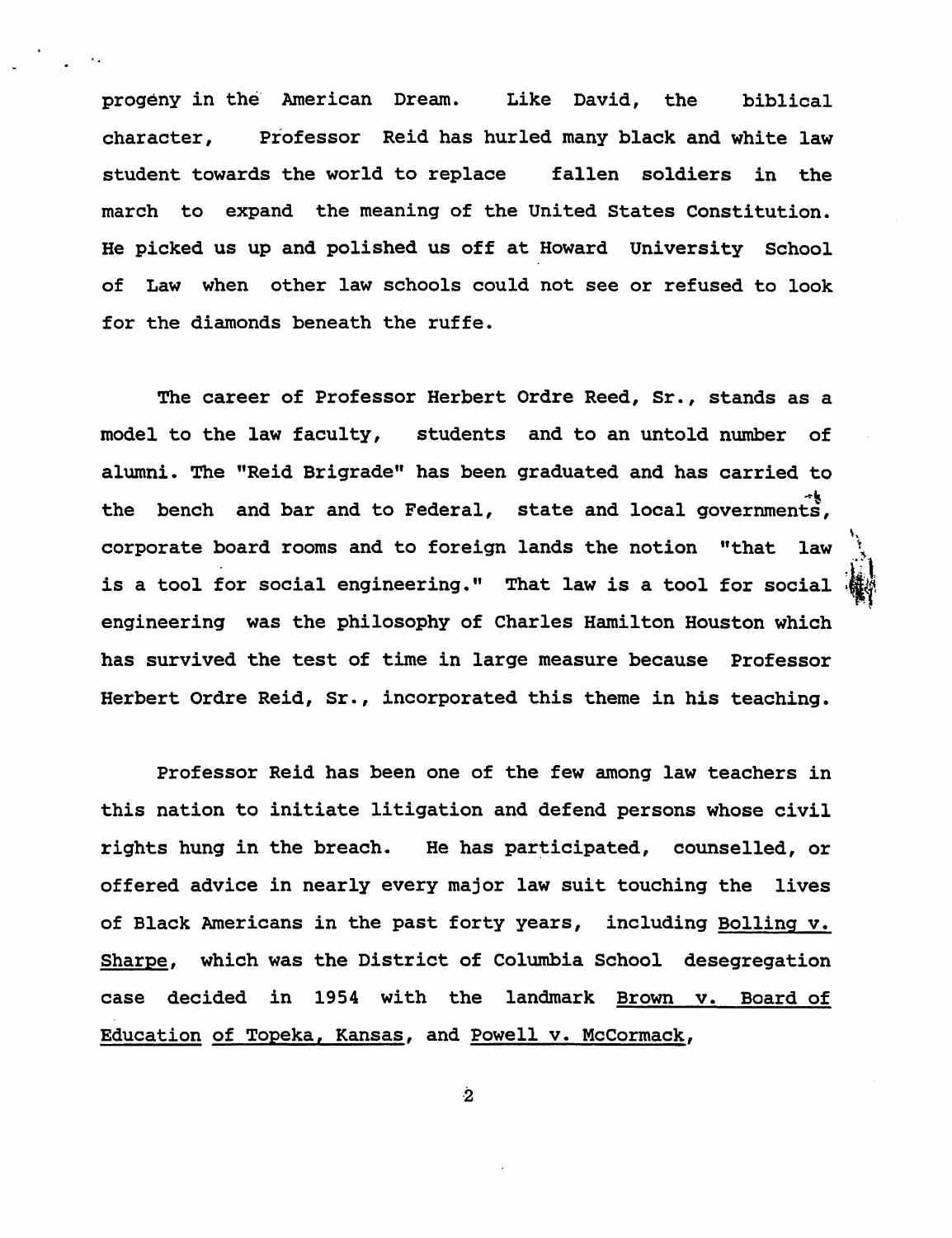the 1969 Supreme court case where the court ruled that Congressman Adam Clayton Powell, Jr. had been unconstitutionally excluded from the 90th Congress when Powell was denied the right to take his seat in the House of Representatives. Professor Reid served as counsel in Ruiz v. Delgado while teaching for a year at the University of Puerto Rico where the judge-prosecutor system was held unconstitutional. The result of his joint participation in Dixon v. Alabama is referred to in most administrative law texts. In Dixon the court held that prior to expulsion of students from a state college for participating in civil rights demonstrations, a hearing was constitutionally ~~ mandated. The amicus brief in Adams v. Richardson has historical significance because the court referring to this brief, agreed that black colleges have made a significant contribution to America and continue to produce most of the black professionals entering the workforce.

 $\mathbf{v}_\mathrm{a}$ ., .~  $\mathcal{P}_1$  $\mathbf{R}$  $\mathbf{F}$ 

· ,

Jesse Louis Jackson the first serious contender for the presidency of the United States will no doubt give credit to persons such as Herbert o. Reid, Sr. and Frank D. Reeves for their primary effort to expand the rights of blacks in the political process. Professor Reid's words of 1951 are relevant today:

> "It is apparent that Negroes have secured the least amount of protection in the enjoyment of their civil rights at the state and local

> > $\boldsymbol{\beta}$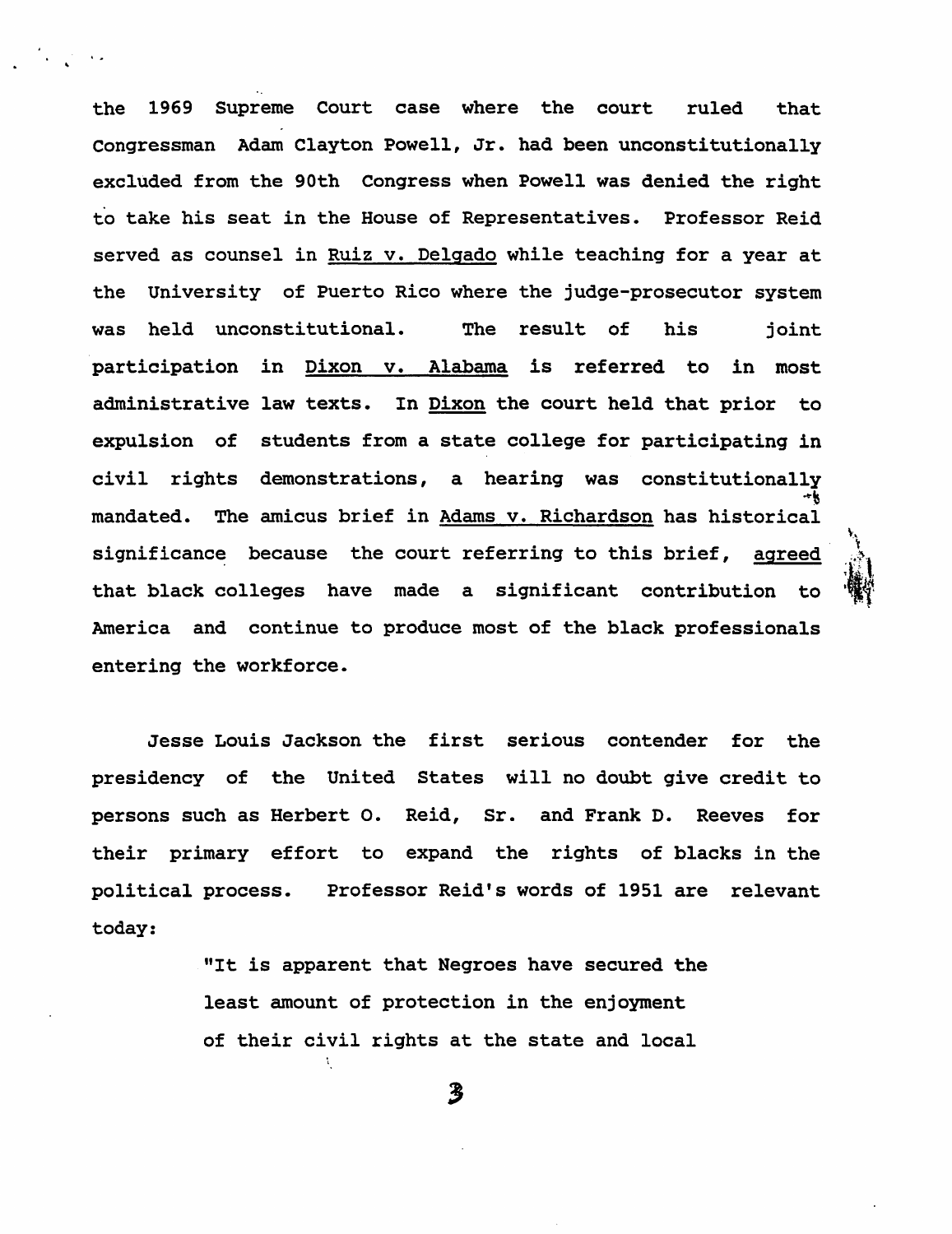levels in those states in which they have been limited in their right to vote... If [the right to vote] is intelligently exercised ... there will be a corresponding increase in protective civil rights legislation."

The civil rights legislation was adopted. but it was written in the blood of black men and women who were lynched while trying to exercise their rights under the constitution. Such repressive conduct caused Reid to proclaim in 1982 that "The Houston-law approach is  $\ldots$  surely needed today...." The approach that Professor Reid was referring to was the present need to focus on "strategies and goals in the field of education before Blacks are effectively eliminated from the educational process under the  $\frac{1600}{1600}$ rubric of desegregation." Reid's concern was not in opposition to the Brown decisions, but a desire to assure that desegregation would become a reality in his time.

Perhaps Professor Reid's zeal over the years was to assure that equality of opportunity had a reasonable chance to be achieved in this century. Reid, the skeptic, hedged his bets on his students to effect the Houston-Reid tradition during the next century. In fact, as the Charles Hamilton Houston Distinguished Professor at Howard University Law School, Professor Reid has declared that "The future of [Black] people, indeed of all who are oppressed will be determined...by the degree to which we will

4